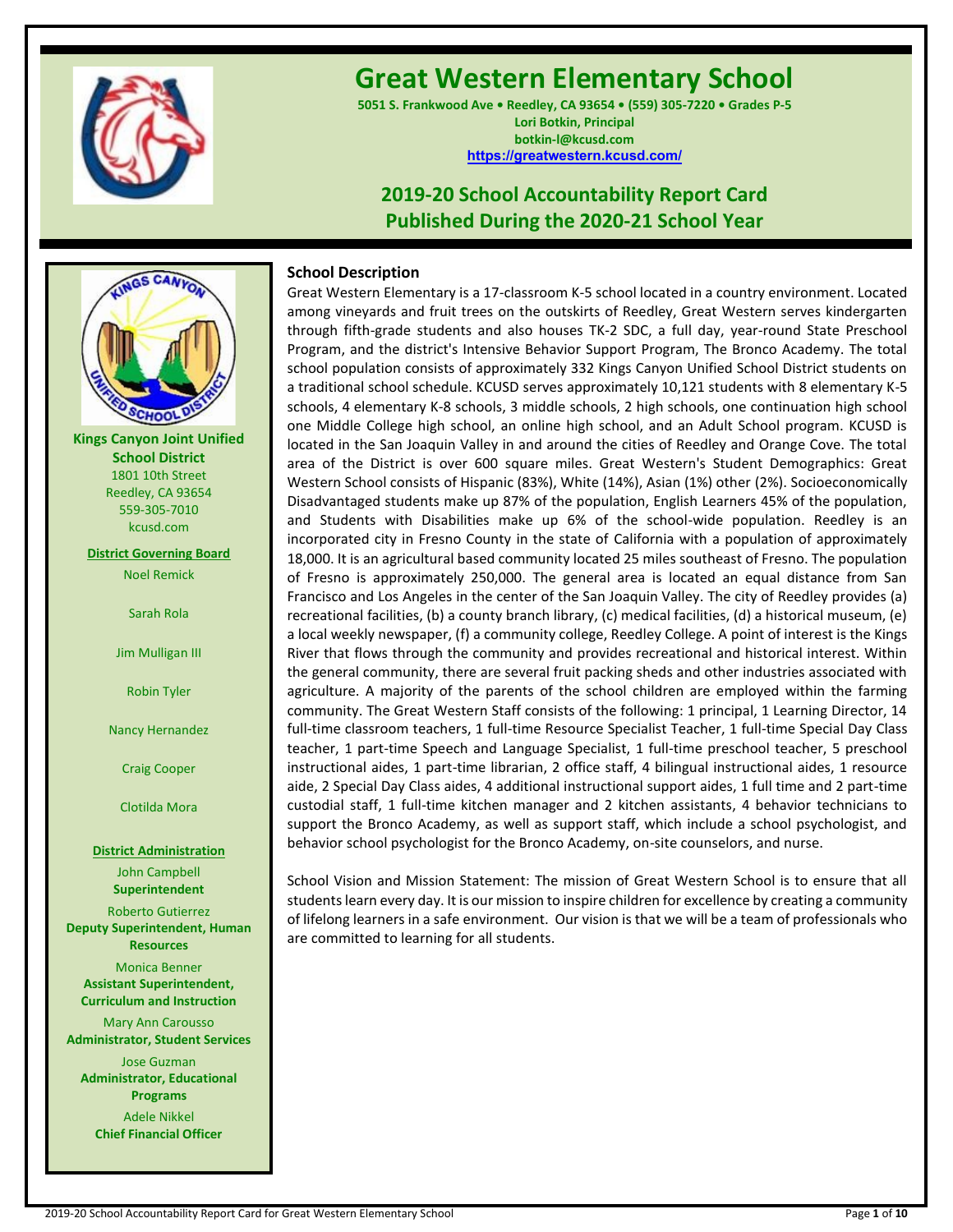# **About the SARC**

By February 1 of each year, every school in California is required by state law to publish a School Accountability Report Card (SARC). The SARC contains information about the condition and performance of each California public school. Under the Local Control Funding Formula (LCFF) all local educational agencies (LEAs) are required to prepare a Local Control and Accountability Plan (LCAP), which describes how they intend to meet annual school-specific goals for all pupils, with specific activities to address state and local priorities. Additionally, data reported in an LCAP is to be consistent with data reported in the SARC.

- For more information about SARC requirements and access to prior year reports, see the California Department of Education (CDE) SARC web page at [https://www.cde.ca.gov/ta/ac/sa/.](https://www.cde.ca.gov/ta/ac/sa/)
- For more information about the LCFF or the LCAP, see the CDE LCFF webpage a[t https://www.cde.ca.gov/fg/aa/lc/.](https://www.cde.ca.gov/fg/aa/lc/)
- For additional information about the school, parents/guardians and community members should contact the school principal or the district office.

### **2019-20 Student Enrollment by Grade Level**

| <b>Grade Level</b>      | <b>Number of Students</b> |  |  |  |
|-------------------------|---------------------------|--|--|--|
| Kindergarten            | 49                        |  |  |  |
| Grade 1                 | 54                        |  |  |  |
| Grade 2                 | 51                        |  |  |  |
| Grade 3                 | 49                        |  |  |  |
| Grade 4                 | 61                        |  |  |  |
| Grade 5                 | 61                        |  |  |  |
| <b>Total Enrollment</b> | 325                       |  |  |  |

### **2019-20 Student Enrollment by Group**

| Group                             | <b>Percent of Total Enrollment</b> |  |  |  |
|-----------------------------------|------------------------------------|--|--|--|
| <b>Black or African American</b>  | 0.6                                |  |  |  |
| American Indian or Alaska Native  | 0.3                                |  |  |  |
| Asian                             | 0.3                                |  |  |  |
| Filipino                          | 0.6                                |  |  |  |
| <b>Hispanic or Latino</b>         | 87.1                               |  |  |  |
| White                             | 10.5                               |  |  |  |
| <b>Two or More Races</b>          | 0.6                                |  |  |  |
| Socioeconomically Disadvantaged   | 86.5                               |  |  |  |
| <b>English Learners</b>           | 32.6                               |  |  |  |
| <b>Students with Disabilities</b> | 9.5                                |  |  |  |

# **A. Conditions of Learning**

### **State Priority: Basic**

The SARC provides the following information relevant to the State priority: Basic (Priority 1):

- Degree to which teachers are appropriately assigned and fully credentialed in the subject area and for the pupils they are teaching;
- Pupils have access to standards-aligned instructional materials; and
- School facilities are maintained in good repair

| <b>Teacher Credentials for Great Western</b> |    | $19-20$ 20-21 |    |
|----------------------------------------------|----|---------------|----|
| <b>With Full Credential</b>                  | 14 | 15            | 14 |
| Without Full Credential                      |    |               |    |
| Teaching Outside Subject Area of Competence  |    |               |    |

| <b>Teacher Credentials for Kings Canyon Joint</b> | 18-19 19-20 | $20-21$ |
|---------------------------------------------------|-------------|---------|
| With Full Credential                              |             | 447     |
| Without Full Credential                           |             | 40      |
| Teaching Outside Subject Area of Competence       |             |         |

**Teacher Misassignments and Vacant Teacher Positions at Great Western Elementary School**

| <b>Indicator</b>                | 18-19 | $19-20$ | $20 - 21$ |
|---------------------------------|-------|---------|-----------|
| Teachers of English Learners    |       |         |           |
| Total Teacher Misassignments*   |       |         |           |
| <b>Vacant Teacher Positions</b> |       |         |           |

Note: "Misassignments" refers to the number of positions filled by teachers who lack legal authorization to teach that grade level, subject area, student group, etc. \*Total Teacher Misassignments includes the number of Misassignments of Teachers of English Learners.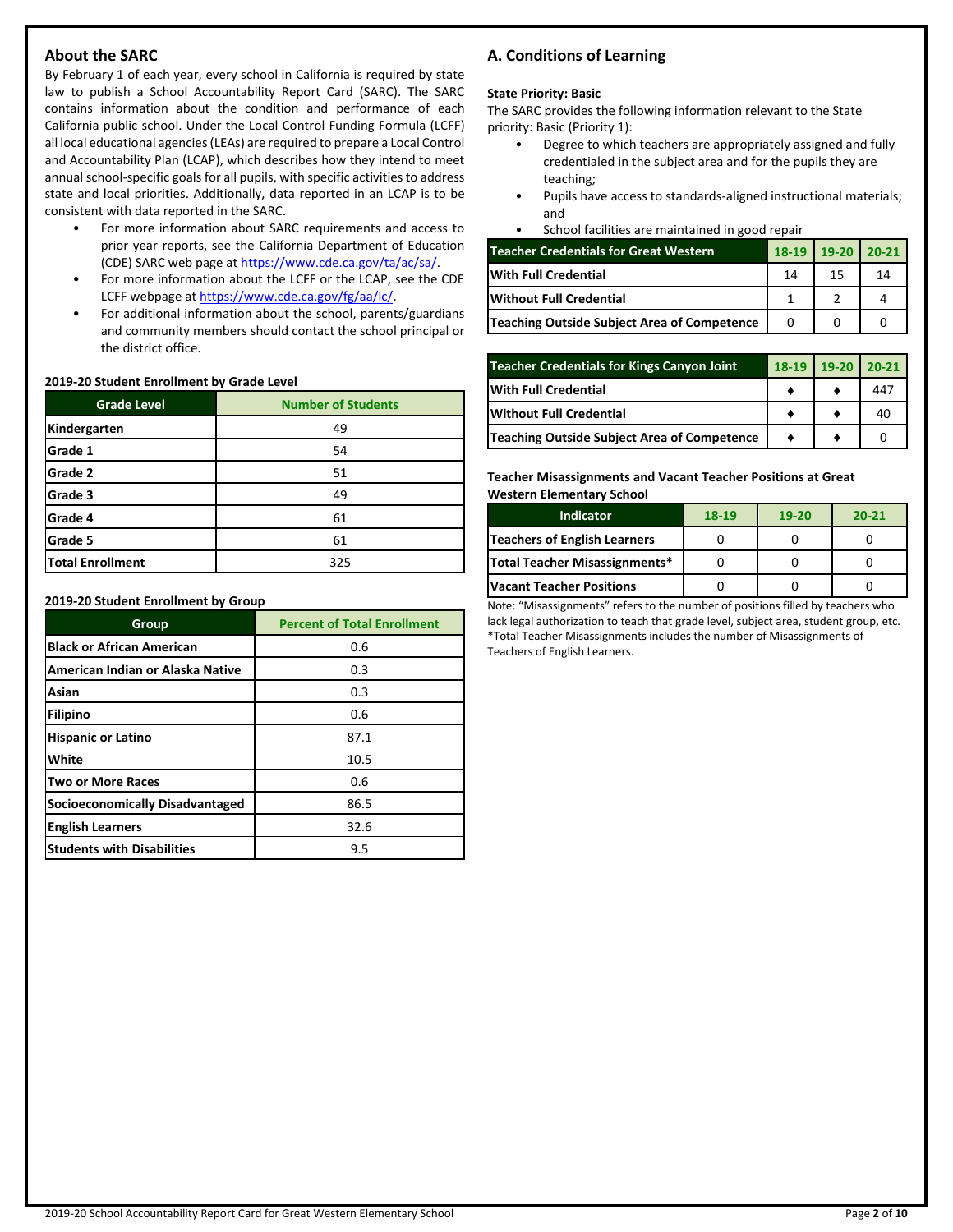# **Quality, Currency, Availability of Textbooks and Instructional Materials (School Year 2020-21)**

The district convenes a committee to provide input and feedback in the textbook adoption process. The committee meets the year prior to the adoption in order to review State adopted material. They complete an exhaustive process to review and evaluate the adopted material. They compare the curriculum to state and district standards and complete an evaluation of the extent to which the material covers each standard. The committee provides information to teachers and prepares a short list of publishers to consider for adoption. Publishers then send samples to the district in order to have teachers, administrators, and parents provide input. The material is selected based on teacher, administration, and parent input. The choice is put before the School Board and upon approval adopted by the district.

# **Textbooks and Instructional Materials**

**Year and month in which data were collected: August 2020**

| <b>Core Curriculum Area</b>   | <b>Textbooks and Instructional Materials/Year of Adoption</b> |            |  |  |  |  |
|-------------------------------|---------------------------------------------------------------|------------|--|--|--|--|
| <b>Reading/Language Arts</b>  | Grades TK -5: Engage New York, June 2014                      |            |  |  |  |  |
|                               |                                                               |            |  |  |  |  |
|                               | The textbooks listed are from most recent adoption:           | Yes        |  |  |  |  |
|                               | Percent of students lacking their own assigned textbook:      | 0%         |  |  |  |  |
| <b>Mathematics</b>            | Grades TK -5: Engage New York, June 2014                      |            |  |  |  |  |
|                               |                                                               |            |  |  |  |  |
|                               | The textbooks listed are from most recent adoption:           | Yes        |  |  |  |  |
|                               | Percent of students lacking their own assigned textbook:      | 0%         |  |  |  |  |
| <b>Science</b>                | Grades K-5 Amplify Science, 2020                              |            |  |  |  |  |
|                               | The textbooks listed are from most recent adoption:           | <b>Yes</b> |  |  |  |  |
|                               | Percent of students lacking their own assigned textbook:      | 0%         |  |  |  |  |
| <b>History-Social Science</b> | Scott Foresman, It's Revolutionary, 2005 edition              |            |  |  |  |  |
|                               | The textbooks listed are from most recent adoption:           | Yes        |  |  |  |  |
|                               | Percent of students lacking their own assigned textbook:      | 0%         |  |  |  |  |

### **School Facility Conditions and Planned Improvements (Most Recent Year)**

The district takes great efforts to ensure that all schools are clean, safe, and functional. To assist in this effort, the district uses a facility survey instrument developed by the State of California Office of Public School Construction. The results of this survey are available at the KCUSD Business Office.

Below is more specific information on the condition of the school and the efforts made to ensure that students are provided with a clean, safe, and functional learning environment. Additional information about the condition of the school's facilities may be obtained by speaking with the school principal.

Great Western Elementary School has 19 classrooms, a multipurpose room, a library, and an administration building. The main campus was built in 1953. Additional classrooms were constructed in 1990. Additional relocatable classrooms were constructed in 1987, 1990, 1995, 1997, and 1999. A library was constructed in 2004.

District maintenance staff ensures that the repairs necessary to keep the school in good repair and working order are completed in a timely manner. A work order process is used to ensure efficient service and that emergency repairs are given the highest priority.

The Director of Maintenance, Custodial Supervisor, and the site principal work cooperatively with the custodial staff to develop cleaning schedules to ensure a clean and safe school. The most recent Facilities inspection was completed in November 2013

The district participates in the State School Deferred Maintenance Program, which provides state matching funds on a dollar for dollar basis to assist school districts with expenditures for major repair or replacement of existing school building components. Typically, this includes roofing, plumbing, heating, air conditioning, electrical systems, interior or exterior painting, and floor systems.

Solar carports were installed in 2019 in the front parking lot

Shade structures were installed over the Preschool and Kinder big toy and also over the bus pick up area in 2016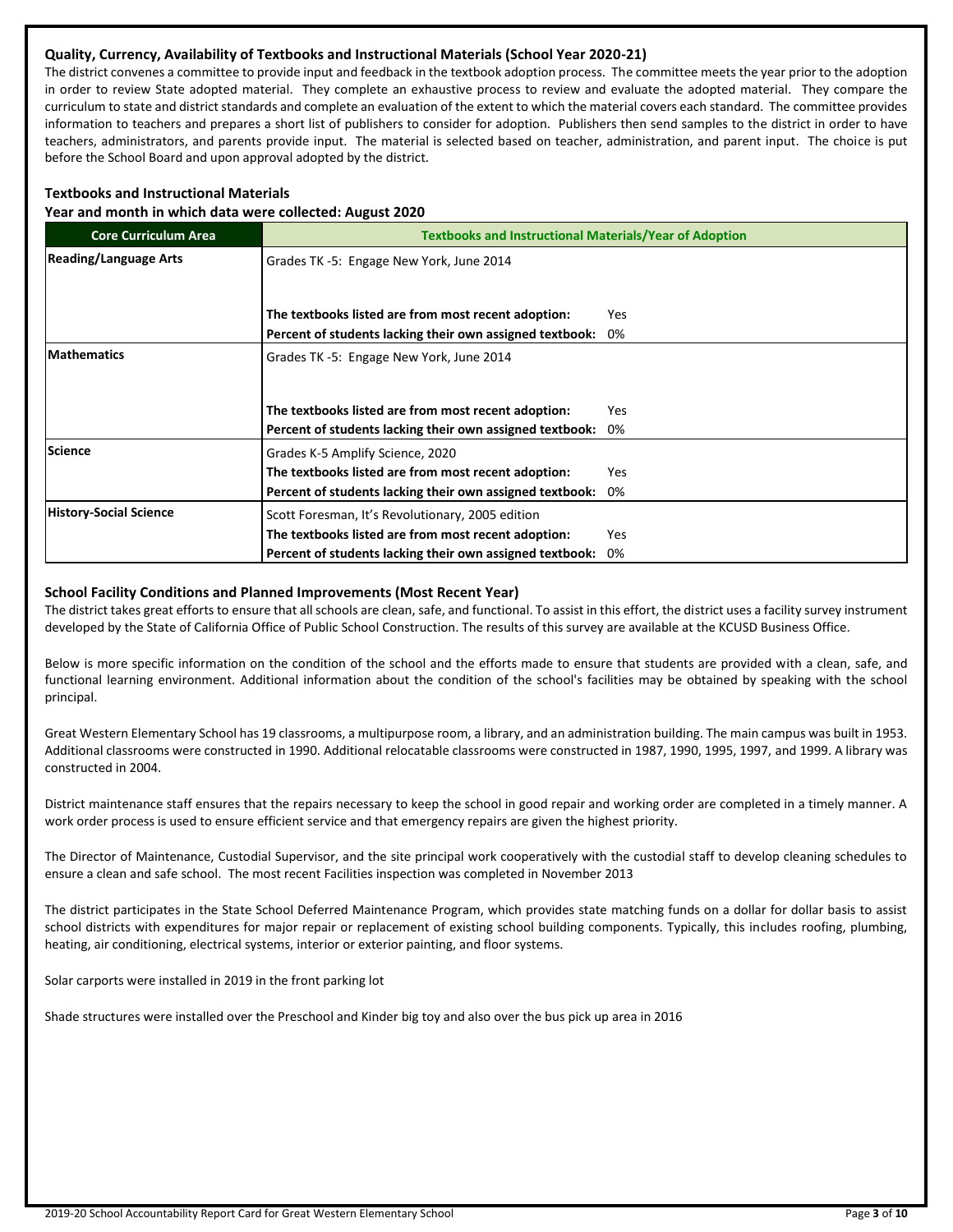# **School Facility Good Repair Status (Most Recent Year)**

Using the **most recently collected** FIT data (or equivalent), provide the following:

- Determination of repair status for systems listed
- Description of any needed maintenance to ensure good repair
- The year and month in which the data were collected
- The rate for each system inspected
- The overall rating

# **Year and month in which data were collected: 10/2020**

| <b>System Inspected</b>                                              | <b>Repair Status</b> | <b>Repair Needed and</b><br><b>Action Taken or Planned</b>                                                                                                                                                                              |
|----------------------------------------------------------------------|----------------------|-----------------------------------------------------------------------------------------------------------------------------------------------------------------------------------------------------------------------------------------|
| <b>Systems:</b><br>Gas Leaks, Mechanical/HVAC, Sewer                 | Good                 |                                                                                                                                                                                                                                         |
| Interior:<br><b>Interior Surfaces</b>                                | Good                 |                                                                                                                                                                                                                                         |
| <b>Cleanliness:</b><br>Overall Cleanliness, Pest/ Vermin Infestation | Good                 |                                                                                                                                                                                                                                         |
| Electrical:<br>Electrical                                            | Good                 | Exterior lights not working.                                                                                                                                                                                                            |
| <b>Restrooms/Fountains:</b><br>Restrooms, Sinks/ Fountains           | Good                 |                                                                                                                                                                                                                                         |
| Safety:<br>Fire Safety, Hazardous Materials                          | Good                 |                                                                                                                                                                                                                                         |
| Structural:<br>Structural Damage, Roofs                              | Good                 |                                                                                                                                                                                                                                         |
| External:<br>Playground/School Grounds, Windows/Doors/Gates/Fences   | Good                 | Sprinklers need to be replaced.                                                                                                                                                                                                         |
| <b>Overall Rating</b>                                                | Good                 | Exterior lights at a couple of areas need to<br>be replaced. District electricians to<br>replace.<br>Groundsman to replace a couple of<br>broken sprinklers.<br>Key gets stuck in cylinder of room 14.<br>District locksmith to repair. |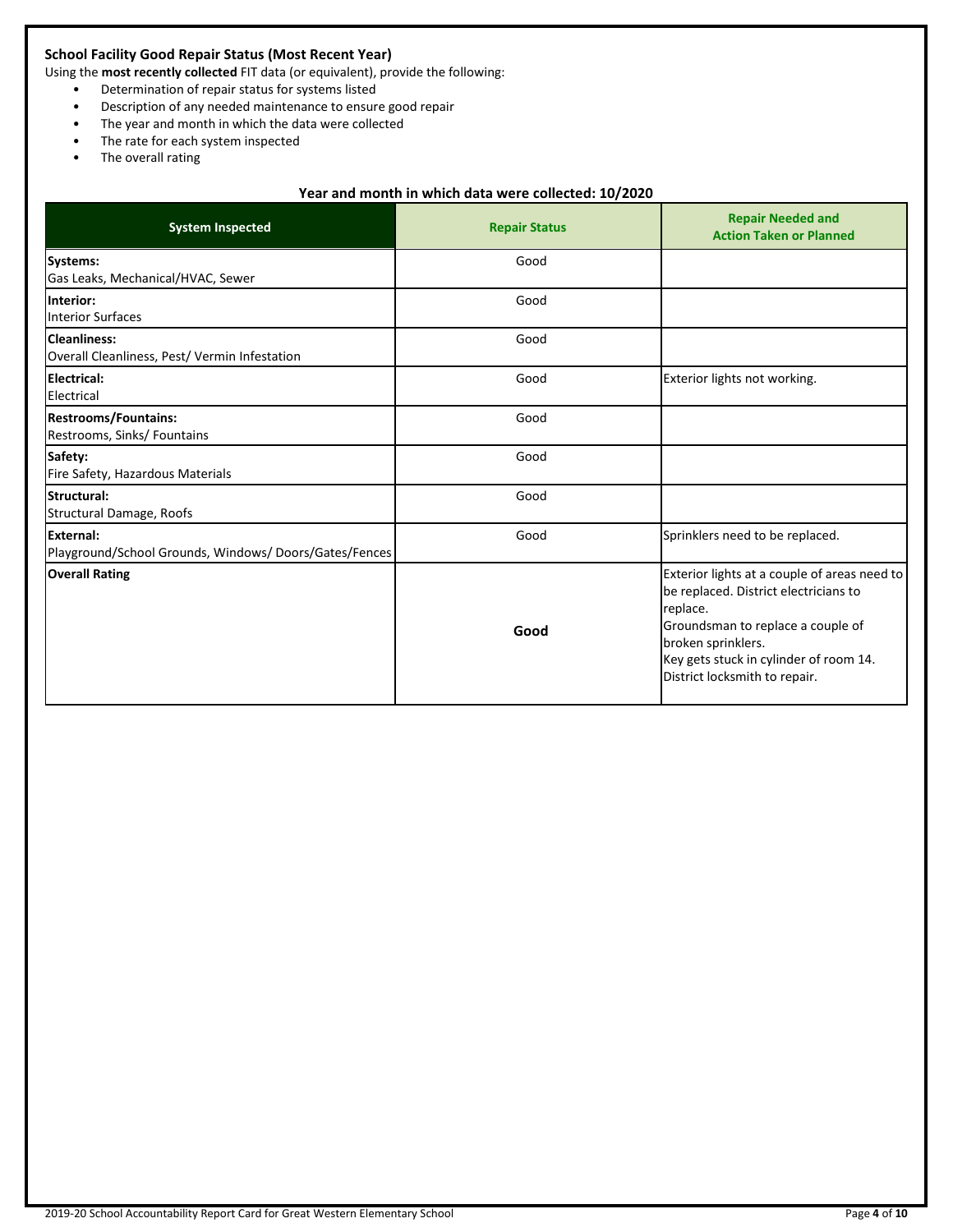# **B. Pupil Outcomes**

### **State Priority: Pupil Achievement**

The SARC provides the following information relevant to the State priority: Pupil Achievement (Priority 4):

- **Statewide assessments** (i.e., California Assessment of Student Performance and Progress [CAASPP] System, which includes the Smarter Balanced Summative Assessments for students in the general education population and the California Alternate Assessments [CAAs] for English language arts/literacy [ELA] and mathematics given in grades three through eight and grade eleven. Only eligible students may participate in the administration of the CAAs. CAAs items are aligned with alternate achievement standards, which are linked with the Common Core State Standards [CCSS] for students with the most significant cognitive disabilities); and
- The percentage of students who have successfully completed courses that satisfy the requirements for entrance to the University of California and the California State University, or career technical education sequences or programs of study.

### **CAASPP Test Results in ELA and Mathematics for All Students Grades Three through Eight and Grade Eleven**

**Percentage of Students Meeting or Exceeding the State Standard**

| <b>Subject</b> | <b>School</b><br>18-19 | <b>School</b><br>19-20 | <b>District</b><br>18-19 | <b>District</b><br>19-20 | <b>State</b><br>18-19 | <b>State</b><br>19-20 |
|----------------|------------------------|------------------------|--------------------------|--------------------------|-----------------------|-----------------------|
| iela           | 52                     | N/A                    | 52                       | N/A                      | 50                    | N/A                   |
| <b>Math</b>    | 54                     | N/A                    | 40                       | N/A                      | 39                    | N/A                   |

Note: Cells with N/A values do not require data.

Note: The 2019-2020 data are not available. Due to the COVID-19 pandemic, Executive Order N-30-20 was issued which waived the requirement for statewide testing for the 2019-2020 school year.

Note: Percentages are not calculated when the number of students tested is ten or less, either because the number of students in this category is too small for statistical accuracy or to protect student privacy.

Note: ELA and mathematics test results include the Smarter Balanced Summative Assessment and the CAA. The "Percent Met or Exceeded" is calculated by taking the total number of students who met or exceeded the standard on the Smarter Balanced Summative Assessment plus the total number of students who met the standard (i.e., achieved Level 3-Alternate) on the CAAs divided by the total number of students who participated in both assessments.

# **CAASPP Test Results in Science for All Students Grades Five, Eight, and High School**

### **Percentage of Students Meeting or Exceeding the State Standard**

| <b>Subject</b> | <b>School</b> | <b>School</b> | <b>District</b> | <b>District</b> | <b>State</b> | <b>State</b> |
|----------------|---------------|---------------|-----------------|-----------------|--------------|--------------|
|                | 18-19         | 19-20         | 18-19           | 19-20           | 18-19        | 19-20        |
| <b>Science</b> | 23            | N/A           | 27              | N/A             | 30           | N/A          |

Note: Cells with N/A values do not require data.

Note: The 2019-2020 data are not available. Due to the COVID-19 pandemic, Executive Order N-30-20 was issued which waived the requirement for statewide testing for the 2019-2020 school year.

Note: The new California Science Test (CAST) was first administered operationally in the 2018-2019 school year.

#### **State Priority: Other Pupil Outcomes**

The SARC provides the following information relevant to the State priority: Other Pupil Outcomes (Priority 8):

Pupil outcomes in the subject areas of physical education.

# **2019-20 Percent of Students Meeting Fitness Standards**

| 4 of 6 | $5$ of 6 | 6 of 6 |
|--------|----------|--------|
| N/A    | N/A      | N/A    |
| N/A    | N/A      | N/A    |
| N/A    | N/A      | N/A    |
|        |          |        |

Note: Cells with N/A values do not require data.

Note: The 2019–2020 data are not available. Due to the COVID-19 pandemic, Executive Order N-56-20 was issued which waived the requirement to administer the physical fitness performance test for the 2019–2020 school year.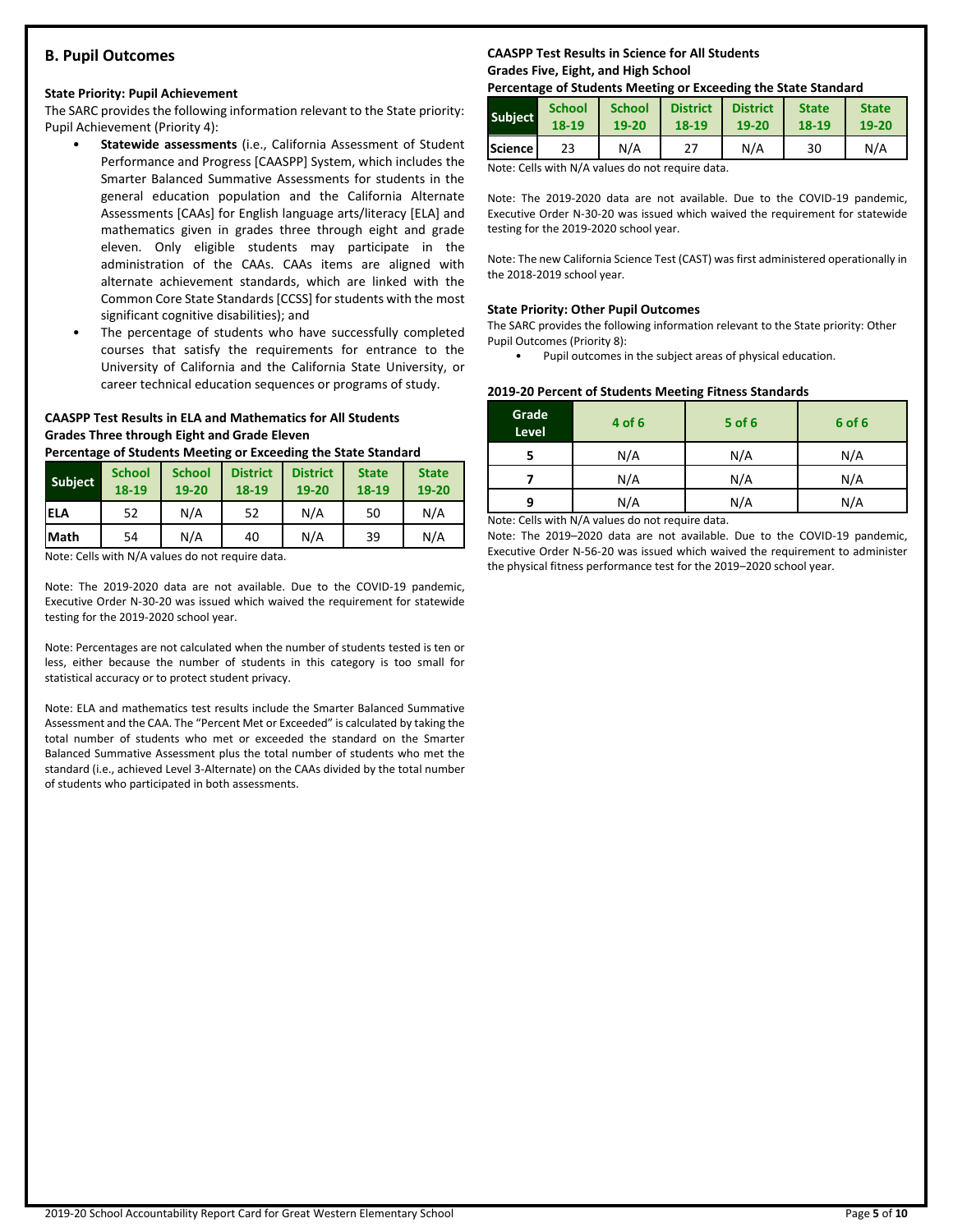| <b>Student Group</b>                                 | <b>Total</b><br><b>Enrollment</b> | <b>Number</b><br><b>Tested</b> | <b>Percent</b><br><b>Tested</b> | <b>Percent</b><br><b>Not Tested</b> | <b>Percent</b><br><b>Met or Exceeded</b> |
|------------------------------------------------------|-----------------------------------|--------------------------------|---------------------------------|-------------------------------------|------------------------------------------|
| <b>All Students</b>                                  | N/A                               | N/A                            | N/A                             | N/A                                 | N/A                                      |
| Male                                                 | N/A                               | N/A                            | N/A                             | N/A                                 | N/A                                      |
| Female                                               | N/A                               | N/A                            | N/A                             | N/A                                 | N/A                                      |
| <b>Black or African American</b>                     | N/A                               | N/A                            | N/A                             | N/A                                 | N/A                                      |
| American Indian or Alaska Native                     | N/A                               | N/A                            | N/A                             | N/A                                 | N/A                                      |
| Asian                                                | N/A                               | N/A                            | N/A                             | N/A                                 | N/A                                      |
| <b>Filipino</b>                                      | N/A                               | N/A                            | N/A                             | N/A                                 | N/A                                      |
| <b>Hispanic or Latino</b>                            | N/A                               | N/A                            | N/A                             | N/A                                 | N/A                                      |
| <b>Native Hawaiian or Pacific Islander</b>           | N/A                               | N/A                            | N/A                             | N/A                                 | N/A                                      |
| White                                                | N/A                               | N/A                            | N/A                             | N/A                                 | N/A                                      |
| <b>Two or More Races</b>                             | N/A                               | N/A                            | N/A                             | N/A                                 | N/A                                      |
| <b>Socioeconomically Disadvantaged</b>               | N/A                               | N/A                            | N/A                             | N/A                                 | N/A                                      |
| <b>English Learners</b>                              | N/A                               | N/A                            | N/A                             | N/A                                 | N/A                                      |
| <b>Students with Disabilities</b>                    | N/A                               | N/A                            | N/A                             | N/A                                 | N/A                                      |
| <b>Students Receiving Migrant Education Services</b> | N/A                               | N/A                            | N/A                             | N/A                                 | N/A                                      |
| <b>Foster Youth</b>                                  | N/A                               | N/A                            | N/A                             | N/A                                 | N/A                                      |
| <b>Homeless</b>                                      | N/A                               | N/A                            | N/A                             | N/A                                 | N/A                                      |

Note: Cells with N/A values do not require data.

Note: The 2019-2020 data are not available. Due to the COVID-19 pandemic, Executive Order N-30-20 was issued which waived the requirement for statewide testing for the 2019-2020 school year.

# **CAASPP Test Results in ELA by Student Group**

**Grades Three through Eight and Grade Eleven (School Year 2019-2020)**

| <b>Student Group</b>                                 | <b>Total</b><br><b>Enrollment</b> | <b>Number</b><br><b>Tested</b> | <b>Percent</b><br><b>Tested</b> | <b>Percent</b><br><b>Not Tested</b> | <b>Percent</b><br><b>Met or Exceeded</b> |
|------------------------------------------------------|-----------------------------------|--------------------------------|---------------------------------|-------------------------------------|------------------------------------------|
| <b>All Students</b>                                  | N/A                               | N/A                            | N/A                             | N/A                                 | N/A                                      |
| Male                                                 | N/A                               | N/A                            | N/A                             | N/A                                 | N/A                                      |
| Female                                               | N/A                               | N/A                            | N/A                             | N/A                                 | N/A                                      |
| <b>Black or African American</b>                     | N/A                               | N/A                            | N/A                             | N/A                                 | N/A                                      |
| American Indian or Alaska Native                     | N/A                               | N/A                            | N/A                             | N/A                                 | N/A                                      |
| Asian                                                | N/A                               | N/A                            | N/A                             | N/A                                 | N/A                                      |
| <b>Filipino</b>                                      | N/A                               | N/A                            | N/A                             | N/A                                 | N/A                                      |
| <b>Hispanic or Latino</b>                            | N/A                               | N/A                            | N/A                             | N/A                                 | N/A                                      |
| Native Hawaiian or Pacific Islander                  | N/A                               | N/A                            | N/A                             | N/A                                 | N/A                                      |
| White                                                | N/A                               | N/A                            | N/A                             | N/A                                 | N/A                                      |
| <b>Two or More Races</b>                             | N/A                               | N/A                            | N/A                             | N/A                                 | N/A                                      |
| <b>Socioeconomically Disadvantaged</b>               | N/A                               | N/A                            | N/A                             | N/A                                 | N/A                                      |
| <b>English Learners</b>                              | N/A                               | N/A                            | N/A                             | N/A                                 | N/A                                      |
| <b>Students with Disabilities</b>                    | N/A                               | N/A                            | N/A                             | N/A                                 | N/A                                      |
| <b>Students Receiving Migrant Education Services</b> | N/A                               | N/A                            | N/A                             | N/A                                 | N/A                                      |
| <b>Foster Youth</b>                                  | N/A                               | N/A                            | N/A                             | N/A                                 | N/A                                      |
| <b>Homeless</b>                                      | N/A                               | N/A                            | N/A                             | N/A                                 | N/A                                      |

Note: Cells with N/A values do not require data.

Note: The 2019-2020 data are not available. Due to the COVID-19 pandemic, Executive Order N-30-20 was issued which waived the requirement for statewide testing for the 2019-2020 school year.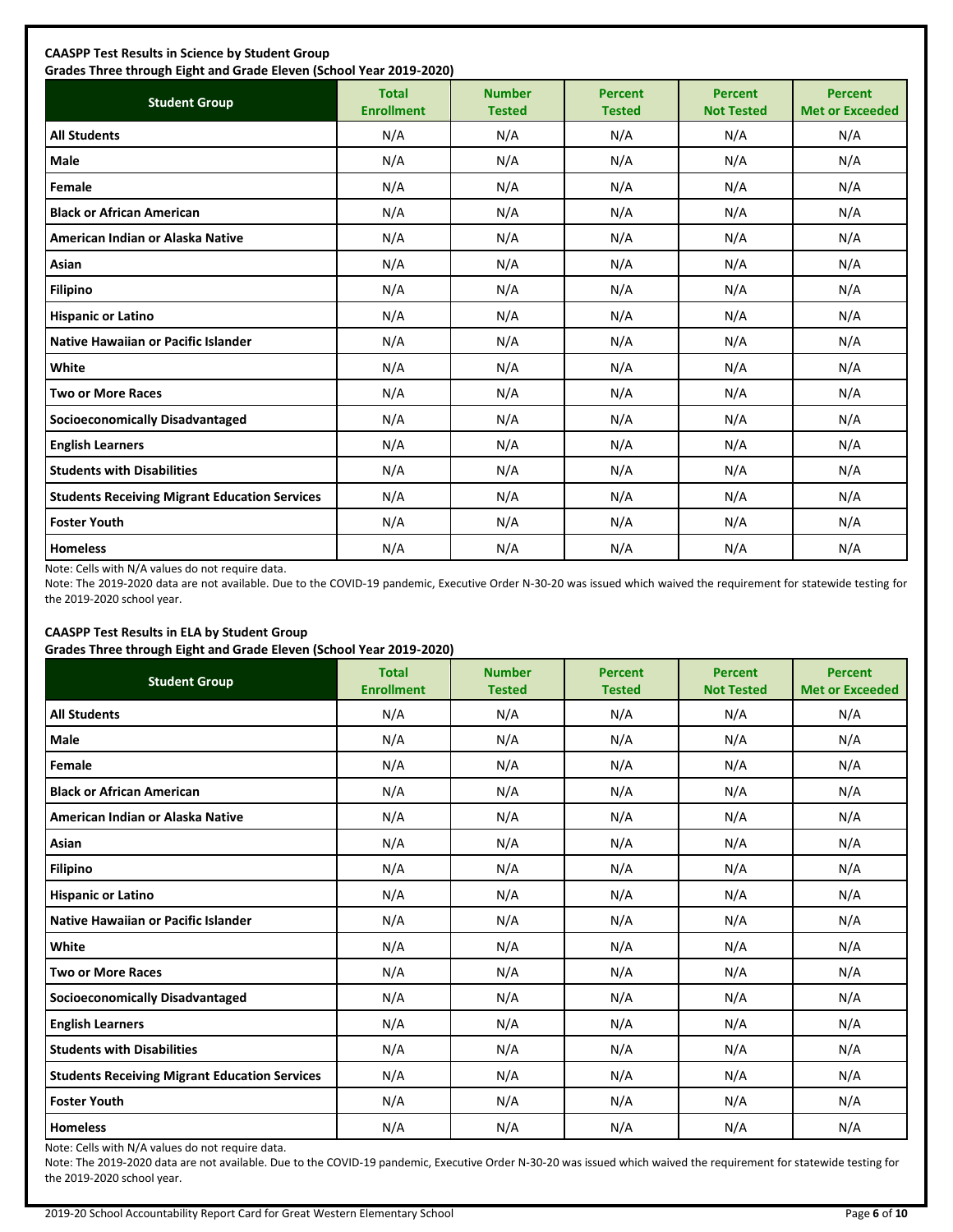### **CAASPP Test Results in Mathematics by Student Group Grades Three through Eight and Grade Eleven (School Year 2019-2020)**

| andes mice anoggii agna and ardue actem penoor redi 2015 2020;<br><b>Student Group</b> | <b>Total</b><br><b>Enrollment</b> | <b>Number</b><br><b>Tested</b> | <b>Percent</b><br><b>Tested</b> | <b>Percent</b><br><b>Not Tested</b> | <b>Percent</b><br><b>Met or Exceeded</b> |
|----------------------------------------------------------------------------------------|-----------------------------------|--------------------------------|---------------------------------|-------------------------------------|------------------------------------------|
| <b>All Students</b>                                                                    | N/A                               | N/A                            | N/A                             | N/A                                 | N/A                                      |
| <b>Male</b>                                                                            | N/A                               | N/A                            | N/A                             | N/A                                 | N/A                                      |
| Female                                                                                 | N/A                               | N/A                            | N/A                             | N/A                                 | N/A                                      |
| <b>Black or African American</b>                                                       | N/A                               | N/A                            | N/A                             | N/A                                 | N/A                                      |
| American Indian or Alaska Native                                                       | N/A                               | N/A                            | N/A                             | N/A                                 | N/A                                      |
| Asian                                                                                  | N/A                               | N/A                            | N/A                             | N/A                                 | N/A                                      |
| <b>Filipino</b>                                                                        | N/A                               | N/A                            | N/A                             | N/A                                 | N/A                                      |
| <b>Hispanic or Latino</b>                                                              | N/A                               | N/A                            | N/A                             | N/A                                 | N/A                                      |
| <b>Native Hawaiian or Pacific Islander</b>                                             | N/A                               | N/A                            | N/A                             | N/A                                 | N/A                                      |
| White                                                                                  | N/A                               | N/A                            | N/A                             | N/A                                 | N/A                                      |
| <b>Two or More Races</b>                                                               | N/A                               | N/A                            | N/A                             | N/A                                 | N/A                                      |
| <b>Socioeconomically Disadvantaged</b>                                                 | N/A                               | N/A                            | N/A                             | N/A                                 | N/A                                      |
| <b>English Learners</b>                                                                | N/A                               | N/A                            | N/A                             | N/A                                 | N/A                                      |
| <b>Students with Disabilities</b>                                                      | N/A                               | N/A                            | N/A                             | N/A                                 | N/A                                      |
| <b>Students Receiving Migrant Education Services</b>                                   | N/A                               | N/A                            | N/A                             | N/A                                 | N/A                                      |
| <b>Foster Youth</b>                                                                    | N/A                               | N/A                            | N/A                             | N/A                                 | N/A                                      |
| <b>Homeless</b>                                                                        | N/A                               | N/A                            | N/A                             | N/A                                 | N/A                                      |

Note: Cells with N/A values do not require data.

Note: The 2019-2020 data are not available. Due to the COVID-19 pandemic, Executive Order N-30-20 was issued which waived the requirement for statewide testing for the 2019-2020 school year.

# **C. Engagement**

### **State Priority: Parental Involvement**

- The SARC provides the following information relevant to the State priority: Parental Involvement (Priority 3):
	- Efforts the school district makes to seek parent input in making decisions for the school district and each school site

### **Opportunities for Parental Involvement (School Year 2020-21)**

Parent involvement and communication are essential to our school success. Great Western Elementary School continually strives to involve parents by exchanging information that helps parents understand and support school programs and by providing opportunities for parent participation in school activities. Great Western aims to continue to have strong parental involvement during the COVID-19 pandemic. Many events will be held in different formats as listed below.

Great Western will offer virtual Latino Literacy workshops to all families, through the KCUSD Parent Academy. Understanding State Standards and Math parent night will also be held as virtual events in the Spring. Pastries with parents and family spaghetti dinner night will be held in a drive through fashion. A workshop for students transitioning from Elementary to Middle School will be a combined virtual event with the middle school. Our trimester awards assemblies will happen in each individual classroom and photos will be shared with families. Our annual Soup night has been replaced with the creation of a "Soup Night" cookbook to which families have been invited to donate recipes to. Family Fun Night will be reviewed as time approaches. Bridge to Technology parent workshops are held throughout the year virtually to support families of English Learners with Chromebooks and internet access at home.

There are numerous and varied opportunities for parent involvement, all of which will adjust during this pandemic. Parents participate in parent-teacher conferences, volunteer in classrooms, assist as coaches, and chaperone field trips. Many of these will now be done virtually. Parents can volunteer to help by prepping items at home and helping with online platforms. Parents may also serve on advisory committees and leadership teams, including the Parent Teacher Club (PTC), English Learner Advisory Council (ELAC), GATE Advisory Committee, and School Site Council (SSC) all of which are held virtually this year.

Home and school communication is enhanced through weekly notices, monthly newsletters, parent/teacher conferences, the student/parent handbook, the school website, student report cards, and other regular communication activities, including parent square. Translation is regularly provided.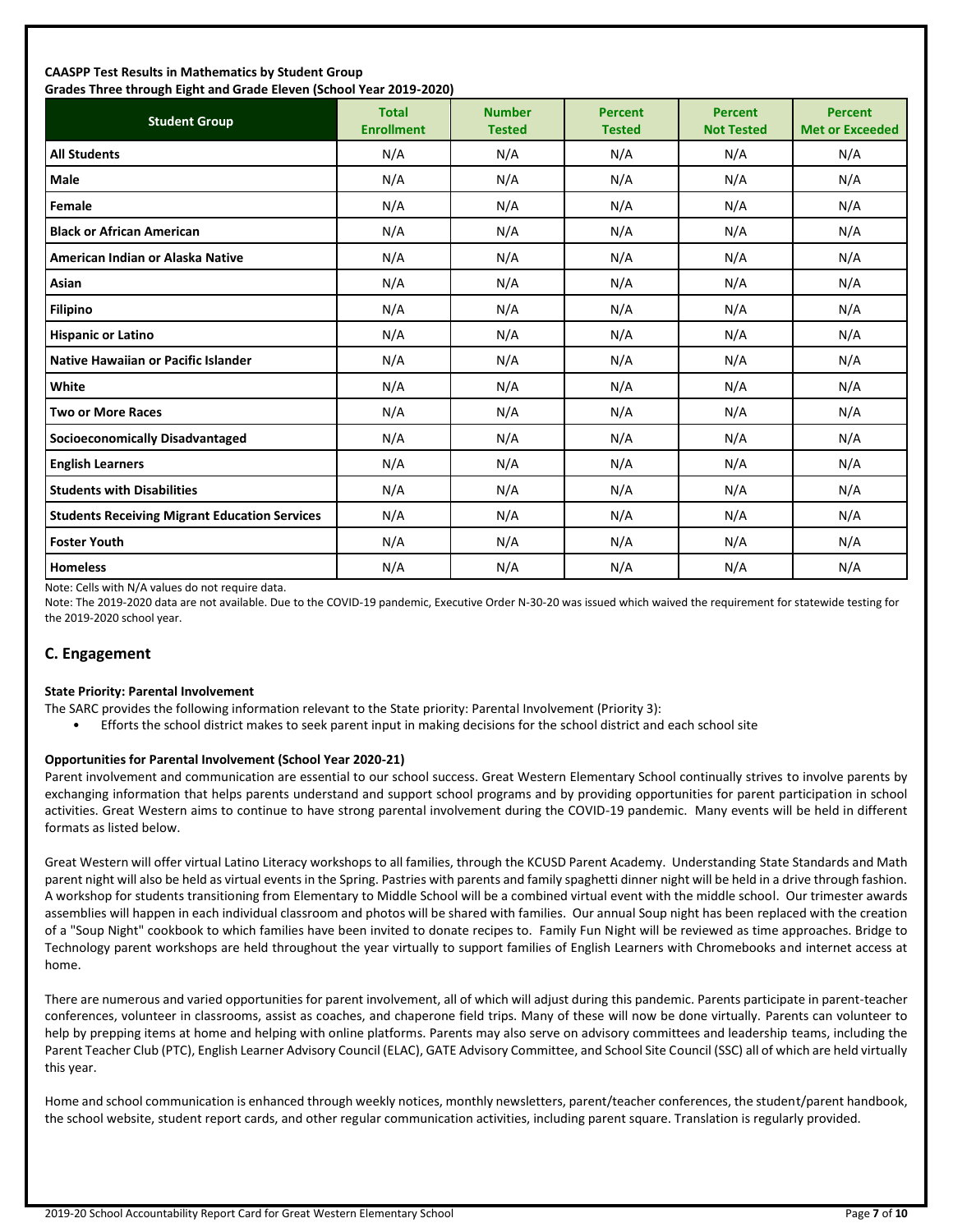### **State Priority: School Climate**

The SARC provides the following information relevant to the State priority: School Climate (Priority 6):

- Pupil suspension rates;
- Pupil expulsion rates; and
- Other local measures on the sense of safety.

### **School Safety Plan (School Year 2020-2021)**

The safety of students and staff is a primary concern of Great Western Elementary School. Before, during, and after school, the campus is monitored by assigned staff. All visitors must sign in at the office and wear appropriate identification while on campus. All gates are locked and remained locked during school hours with the exception of the front gate which remains closed and latched during school hours.

The comprehensive school safety plan is designed to assist in preparing for emergencies, managing emergency response efforts, and maintaining a safe school environment. The plan requires identification of security needs, development of prevention and intervention techniques, evaluation of physical facilities, and communication with staff and students. Components of the plan include child abuse reporting procedures, procedures for teacher notification of dangerous pupils, disaster response procedures, procedures for safe ingress and egress from school, sexual harassment policies, and suspension and expulsion policies. The safety plan is reviewed annually, updated as needed, and fully compliant with federal and state regulations. The plan was last reviewed/updated and reviewed with staff and the SSC in September 2020. An updated copy is available to the public at the school office.

The school's disaster preparedness plan includes steps for ensuring the safety of students and staff during a disaster. Emergency preparedness drills are conducted regularly and the school staff is appropriately trained.

### **Suspensions and Expulsions**

**(data collected between July through June, each full school year respectively)**

| Rate               | <b>School</b><br>2017-18 | <b>School</b><br>2018-19 | <b>District</b><br>2017-18 | <b>District</b><br>2018-19 | <b>State</b><br>2017-18 | <b>State</b><br>2018-19 |
|--------------------|--------------------------|--------------------------|----------------------------|----------------------------|-------------------------|-------------------------|
| <b>Suspensions</b> | 3.4                      | <b></b>                  | 5.4                        | 3.1                        | 3.5                     | 3.5                     |
| <b>Expulsions</b>  | 0.0                      | 0.0                      | 0.0                        | 0.0                        | 0.1                     | 0.1                     |

### **Suspensions and Expulsions for School Year 2019-2020 Only**

**(data collected between July through February, partial school year due to the COVID-19 pandemic)**

| Rate               | <b>School</b><br>2019-20 | <b>District</b><br>2019-20 | <b>State</b><br>2019-20 |
|--------------------|--------------------------|----------------------------|-------------------------|
| <b>Suspensions</b> | 0.0                      | 0.0                        |                         |
| <b>Expulsions</b>  | 0.0                      | 0.0                        |                         |

Note: The 2019-2020 suspensions and expulsions rate data are not comparable to prior year data because the 2019-2020 school year is a partial school year due to the COVID-19 crisis. As such, it would be inappropriate to make any comparisons in rates of suspensions and expulsions in the 2019-2020 school year compared to prior years.

# **D. Other SARC Information**

The information in this section is required to be in the SARC but is not included in the state priorities for LCFF.

### **Ratio of Pupils to Academic Counselor (School Year 2019-2020)**

| <b>Title</b> | rauu |
|--------------|------|
| Counselor"   |      |

\*One full time equivalent (FTE) equals one staff member working full time; one FTE could also represent two staff members who each work 50 percent of full time.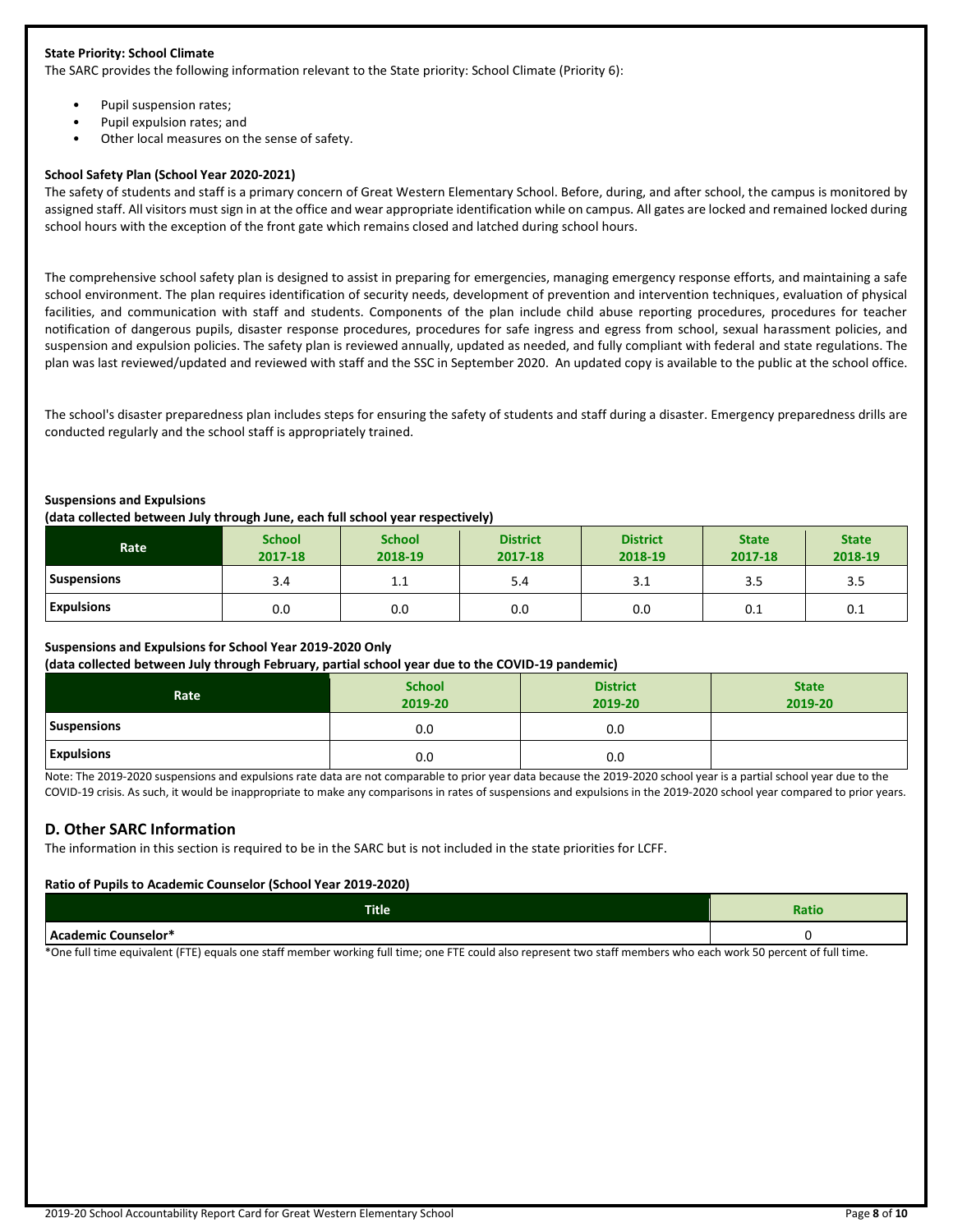| <b>Title</b>                                               | Number of Full-Time Equivalent<br>(FTE) |
|------------------------------------------------------------|-----------------------------------------|
| <b>Counselor (Social/Behavioral or Career Development)</b> |                                         |
| Library Media Teacher (Librarian)                          |                                         |
| Library Media Services Staff (Paraprofessional)            |                                         |
| Psychologist                                               |                                         |
| <b>Social Worker</b>                                       |                                         |
| <b>Nurse</b>                                               |                                         |
| Speech/Language/Hearing Specialist                         |                                         |
| <b>Resource Specialist (non-teaching)</b>                  |                                         |
| <b>Other</b>                                               | Δ                                       |

\*One Full Time Equivalent (FTE) equals one staff member working full time; one FTE could also represent two staff members who each work 50 percent of full time.

### **Average Class Size and Class Size Distribution (Elementary)**

| $\tilde{\phantom{a}}$<br>Grade<br>Level | 2017-18<br><b>Average</b><br><b>Class</b><br><b>Size</b> | 2017-18<br># of<br>Classes*<br><b>Size</b><br>$1 - 20$ | 2017-18<br># of<br>Classes*<br><b>Size</b><br>21-32 | $\cdot$<br>2017-18<br># of<br>Classes*<br><b>Size</b><br>$33+$ | 2018-19<br>Average<br><b>Class</b><br><b>Size</b> | 2018-19<br># of<br>Classes*<br><b>Size</b><br>$1 - 20$ | 2018-19<br># of<br>Classes*<br><b>Size</b><br>21-32 | 2018-19<br># of<br>Classes*<br><b>Size</b><br>$33+$ | 2019-20<br><b>Average</b><br><b>Class</b><br><b>Size</b> | 2019-20<br># of<br>Classes*<br><b>Size</b><br>$1 - 20$ | 2019-20<br># of<br>Classes*<br><b>Size</b><br>$21 - 32$ | 2019-20<br># of<br>Classes*<br><b>Size</b><br>$33+$ |
|-----------------------------------------|----------------------------------------------------------|--------------------------------------------------------|-----------------------------------------------------|----------------------------------------------------------------|---------------------------------------------------|--------------------------------------------------------|-----------------------------------------------------|-----------------------------------------------------|----------------------------------------------------------|--------------------------------------------------------|---------------------------------------------------------|-----------------------------------------------------|
| К                                       | 25                                                       |                                                        | $\overline{2}$                                      |                                                                | 19                                                | 1                                                      | $\overline{2}$                                      |                                                     | 23                                                       |                                                        | $\overline{2}$                                          |                                                     |
| 1                                       | 24                                                       |                                                        | $\overline{2}$                                      |                                                                | 26                                                |                                                        | 2                                                   |                                                     | 26                                                       |                                                        | $\overline{2}$                                          |                                                     |
| $\overline{2}$                          | 23                                                       |                                                        | 3                                                   |                                                                | 24                                                |                                                        | 2                                                   |                                                     | 24                                                       |                                                        | $\overline{2}$                                          |                                                     |
| 3                                       | 27                                                       |                                                        | $\overline{2}$                                      |                                                                | 23                                                |                                                        | 3                                                   |                                                     | 25                                                       |                                                        | $\overline{2}$                                          |                                                     |
| 4                                       | 32                                                       |                                                        | $\overline{2}$                                      |                                                                | 29                                                |                                                        | $\overline{2}$                                      |                                                     | 31                                                       |                                                        | $\overline{2}$                                          |                                                     |
| 5                                       | 30                                                       |                                                        | $\overline{2}$                                      |                                                                | 32                                                |                                                        | 2                                                   |                                                     | 31                                                       |                                                        | $\overline{2}$                                          |                                                     |
| Other**                                 | 11                                                       | $\mathbf{1}$                                           |                                                     |                                                                |                                                   |                                                        |                                                     |                                                     | 9                                                        | 1                                                      |                                                         |                                                     |

\*Number of classes indicates how many classes fall into each size category (a range of total students per class).

\*\* "Other" category is for multi-grade level classes.

### **Professional Development (Most Recent Three Years)**

| Measure                                                                         | 2018-19 | 2019-20 | 2020-2 |
|---------------------------------------------------------------------------------|---------|---------|--------|
| Number of school days dedicated to Staff Development and Continuous Improvement |         |         |        |

Professional development at Great Western Elementary School is designed to meet the individual needs of teachers as well as broader school concerns. Professional development may take the form of training, coaching, peer observation, or constructive self-reflection and are consistent with our school vision and goals. Principal, Learning Director, teachers, instructional aides, and other support personnel may take part in these activities. KCUSD emphasizes collaborative team building, assessment and data collection, and effective teaching strategies in its professional development program, with a focus on English Learners and special needs students.

Great Western Elementary School emphasizes collaborative team building, assessment and data collection, and effective teaching strategies in its professional development program. Staff, grade level, and vertical team meetings also provide regular opportunities for professional collaboration, as do district meetings. Teachers may also attend conferences and workshops. Buy-back and early release days provide time for quality professional development and collaboration. Wednesday early release days are utilized for Grade Level Collaboration Meetings and district Write From the Beginning Training.

In 2018-2019 in addition to the district-provided professional development, Great Western staff participated in Autism Training and Safety Care Training. We continue to focus on Collaborative Teams and data analysis to the individual student level. School-wide we have placed a focus on Math RtI and utilize data to drive the instruction during this time. Three teachers have joined the NGSS team and participate in training and lesson studies around Science. Also, a Multi-tiered Systems of Supports Leadership team has been formed to begin to build an understanding and dig deep into the systems currently in place at Great Western.